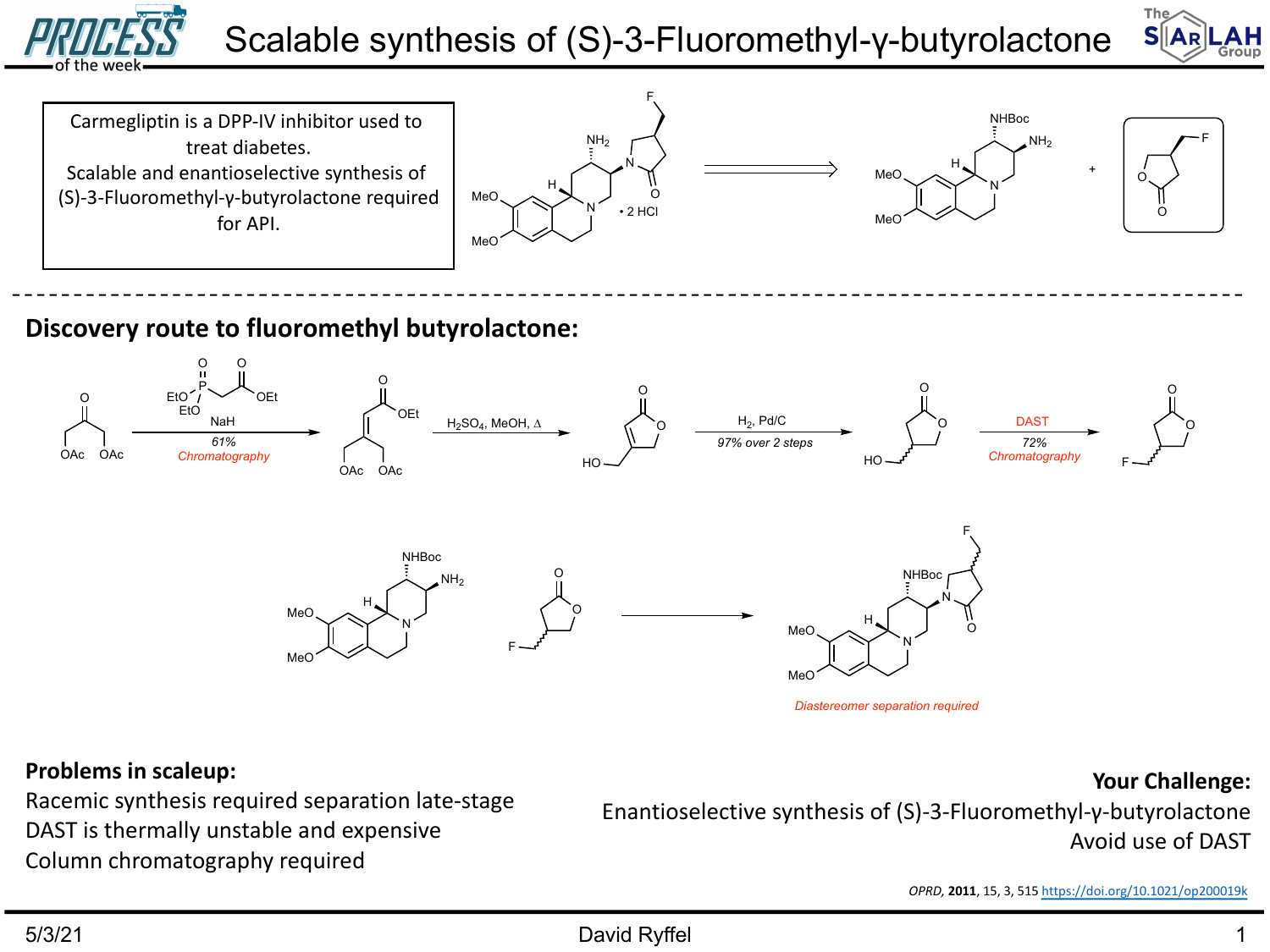



# **Generation 2 synthesis:**



### **Enzymatic Resolution:**

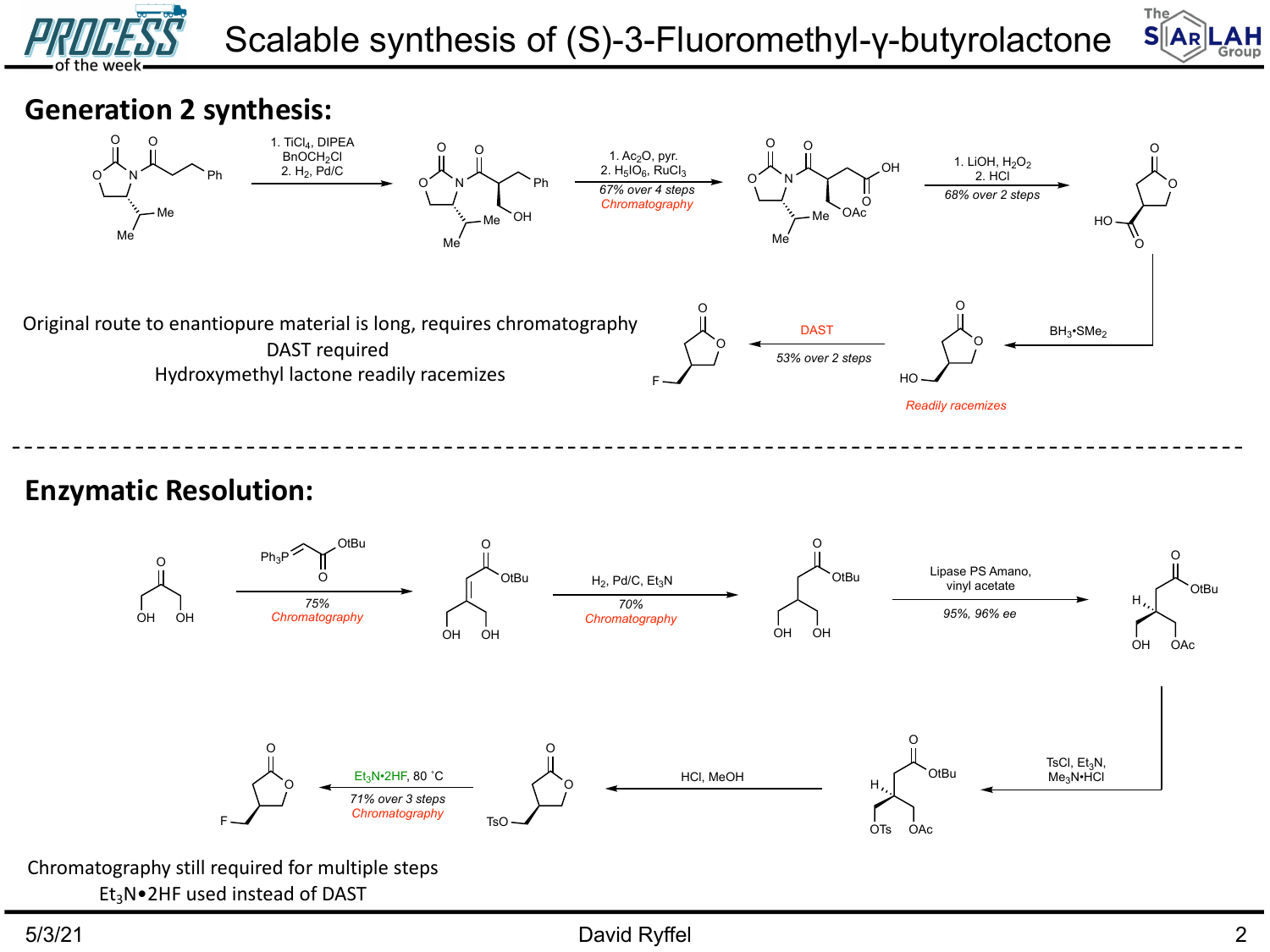



# **Homo-Michael Route:**